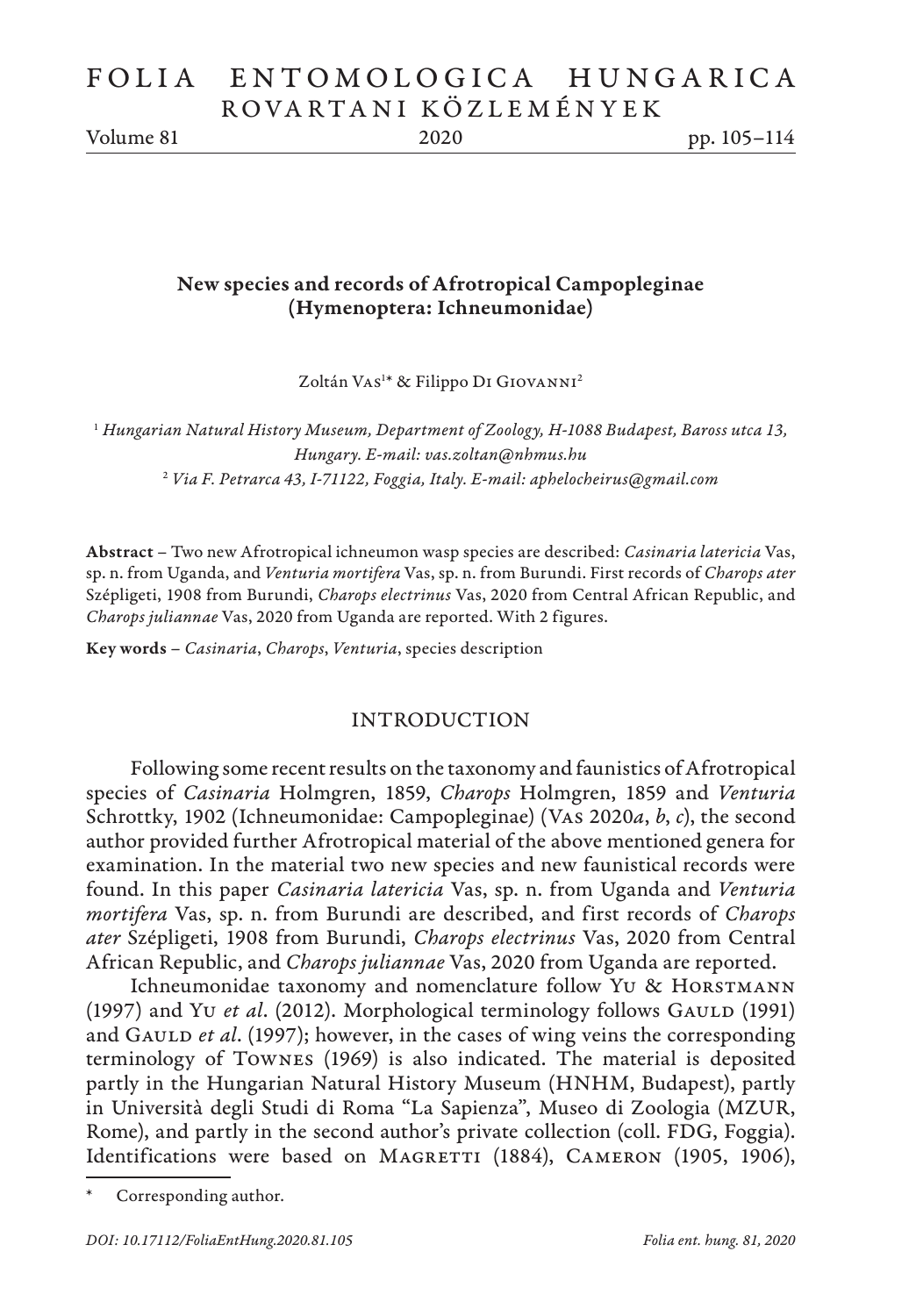Szépligeti (1908), Roman (1910), Cameron (1912), Enderlein (1914), Morley (1926), Seyrig (1935), Polaszek *et al*. (1994), Zwart (1998), van Noort (2019), Vas (2019*a*, *b*), Vas (2020*a*, *b*, *c*), and on checking the necessary type materials. The specimens were identified by the first author using a Nikon SMZ645 stereoscopic microscope. Taxa are listed alphabetically. Photos were taken with a 14 MP MicroQ-U3L digital camera. Post-image work was done with ToupTek ToupView v4.7 and Photoshop CS3.

### RESULTS

## Casinaria latericia Vas, sp. n. (Fig. 1)

*Type material* – Holotype: female, Uganda, Kibale N. P., Kanyawara Bio. Station, 00°33'54.4''N, 30°21'29.8''E, 1509 m, 21–28.III.2010, leg. S. Katusabe et al., Malaise trap, specimen pinned, Id. No. HNHM-HYM 155043. – Paratypes: one female and one male, same locality and collectors, 00°33'54.1''N, 30°21'28.1''E, 1504 m, 22–29.VIII.2010 (female), 18–24.VII.2010 (male), specimens pinned, Id. No. HNHM-HYM 155044–155045, respectively. – The holotype and the paratypes are deposited in HNHM.

*Diagnosis* – The new species can be readily distinguished from all Afrotropical species of *Casinaria* Holmgren, 1859 by the following character states in combination: scapus and pedicellus blackish; tegula black; metasoma from third tergite orange-brown with narrow brown dorsal patches; middle leg predominantly blackish, hind leg almost entirely black; propodeum medially narrowly, strongly impressed, propodeal carinae indistinct; 2*m-cu* little proximal to middle of areolet; nervellus not intercepted.

*Description* – Female (Fig. 1). Body length ca 12–13 mm, fore wing length ca 9 mm.

Head: Antenna with 48–50 flagellomeres; first flagellomere long, ca 3.2– 3.5× as long as its apical width; preapical flagellomeres little longer than wide to subquadrate. Head lenticular, transverse, matt, with moderately long whitish hairs. Ocular-ocellar distance about as long as ocellus diameter, posterior ocellar distance 1.5× as long as ocellus diameter. Inner eye orbits strongly indented, almost parallel. Gena granulate with indistinct punctures, very short and rather strongly narrowed behind eye. Occipital carina complete, distinctly bent out ventrally, reaching hypostomal carina at base of mandible; hypostomal carina not elevated. Frons impressed, granulate, with a rather weak, indistinct median longitudinal carina. Face and clypeus almost flat in profile, coarsely rugose, minimal width of face ca 0.7× as long as eye length; clypeus very weakly separated from face, small, its apical margin weakly convex, sharp. Malar space 0.5–0.6× as long as basal width of mandible. Mandible short, wide, lower margin with rather wide flange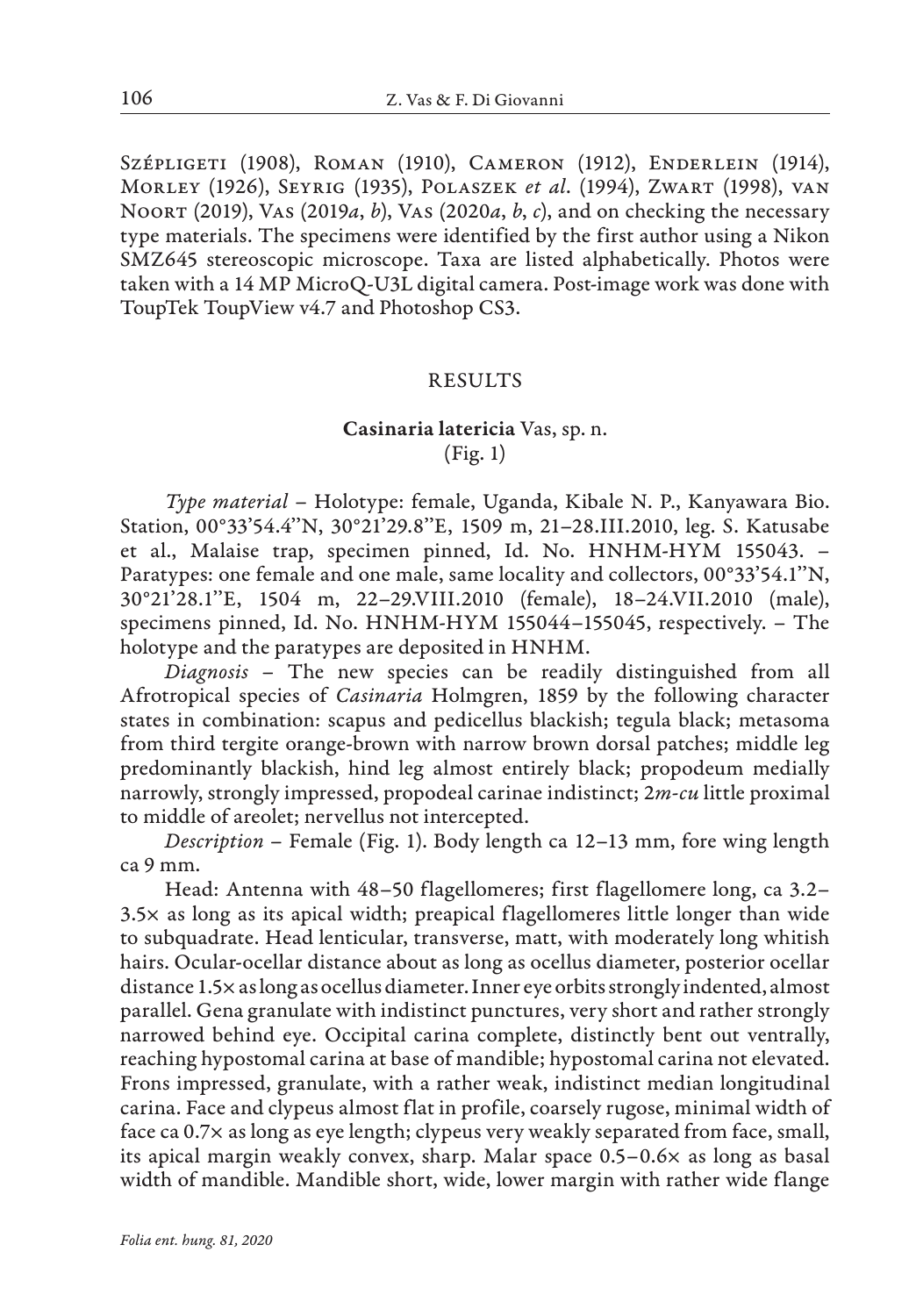from base toward teeth, flange abruptly narrowed at teeth, mandibular teeth of about equal length.

Mesosoma: Mesosoma with dense, relatively short, whitish hairs. Dorsal half of pronotum granulate-punctate, ventral half smooth to very finely granulate with strong transverse wrinkles; epomia strong. Mesoscutum coarsely rugosepunctate, convex in profile, slightly longer than wide, notaulus not developed. Scuto-scutellar groove deep and moderately wide. Scutellum coarsely rugose, wide, weakly convex in profile, medially not impressed, lateral carina basally distinct. Mesopleuron rugose-punctate with strong transverse wrinkles anterior to speculum and along dorsal half of anterior margin; speculum smooth to very finely granulate; mesopleural suture impressed with short transverse costae. Epicnemial carina complete, strong, pleural part bent to anterior margin of mesopleuron reaching it at about its middle height, transversal part (i.e. part at level of sternaulus running through epicnemium to ventral edge of pronotum) not developed, ventral part (behind fore coxae) complete, little elevated. Sternaulus indistinct. Posterior transverse carina of mesosternum complete, little elevated, medially slightly excised. Metanotum rugose-punctate, ca 0.4× as long as scutellum. Metapleuron rugose to rugose-punctate; juxtacoxal carina indistinct; submetapleural carina complete, strong. Pleural carina of propodeum strong; propodeal spiracle elongate oval, separated from pleural carina by about 0.5× its length, not connected to pleural carina by a distinct ridge. Propodeum long, its apex almost reaching middle length of hind coxa, rugose, medially narrowly, strongly impressed with transverse wrinkles; propodeal carinae indistinct. Fore wing with short-stalked, relatively large areolet, 3*rs-m* present, pigmented, second recurrent vein (2*m-cu*) little proximal to middle of areolet; distal abscissa of *Rs* straight, apical third weakly, evenly curved toward wing margin; nervulus (*cu-a*) postfurcal by ca 0.25× its length, strongly inclivous; postnervulus (abscissa of *Cu*1 between 1*m-cu* and *Cu*1a + *Cu*1b) intercepted little above its middle by *Cu*1a; lower external angle of second discal cell acute. Hind wing with nervellus (*cu-a* + abscissa of *Cu*1 between *M* and *cu-a*) about vertical, not broken, not intercepted by discoidella (distal abscissa of *Cu*1); discoidella spectral, proximally not connected to nervellus. Coxae granulate with indistinct, superficial punctures. Hind femur rather slender, ca 6.5× as long as high. Inner spur of hind tibia ca 0.7× as long as first tarsomere of hind tarsus. Tarsal claws small and short, slightly longer than arolium, basal two-third with distinct pecten.

Metasoma: Metasoma strongly compressed, finely granulate to shagreened with short, greyish to brownish hairs. First tergite long and slender, ca 6x as long as width of its apical margin,  $1.2-1.3\times$  as long as second tergite,  $0.9\times$  as long as hind femur, without glymma; dorsomedian carina of first tergite missing; postpetiolus weakly bulging. Suture separating first tergite from first sternite situated distinctly above mid-height at basal third of first metasomal segment. Second tergite long and slender, ca 3× as long as its apical width; thyridium large, deep, pear-shaped, its distance from basal margin of tergite ca 1.5× as long as its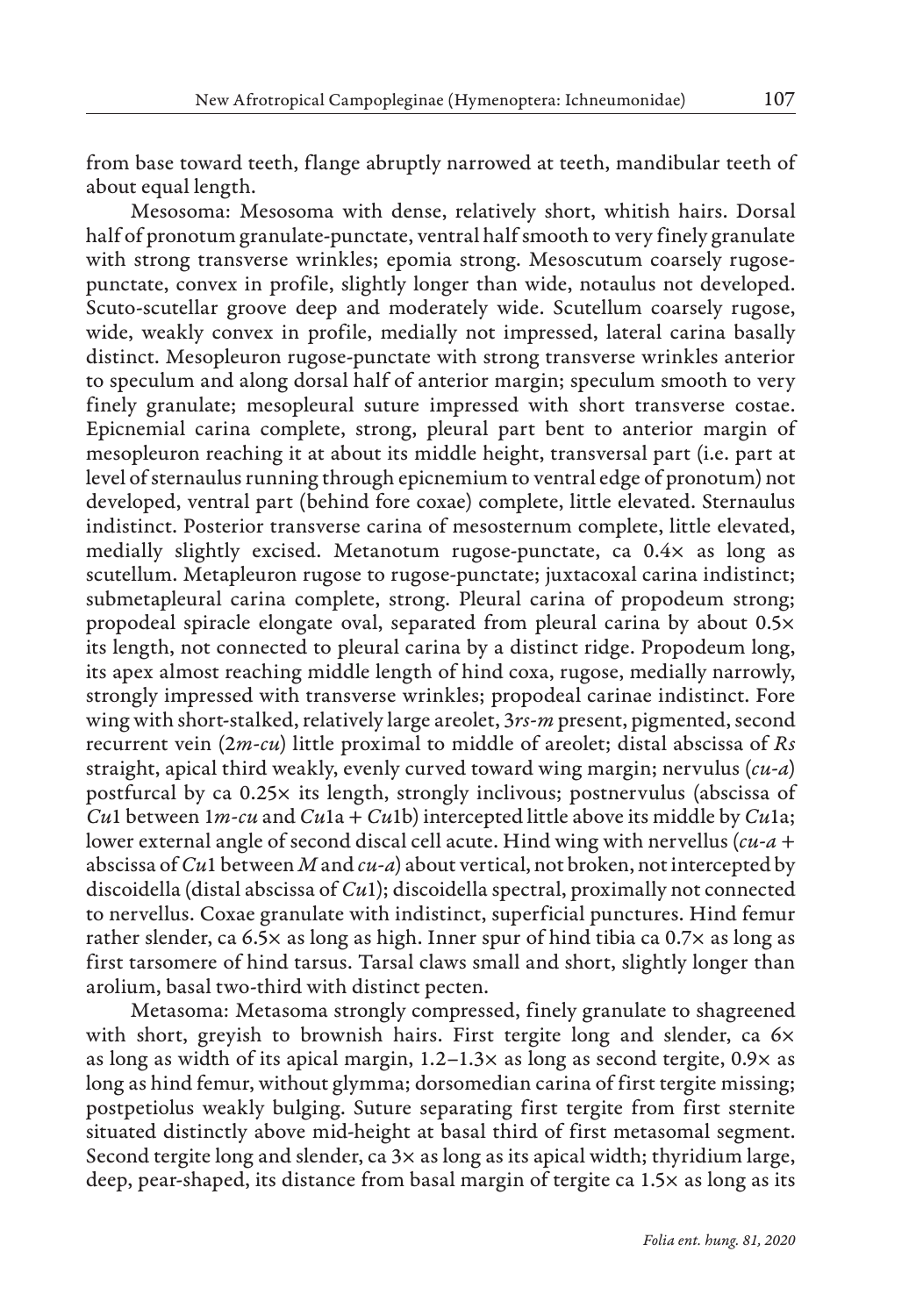length, connected to basal margin of tergite by weak, superficial groove. Posterior margins of third and following tergites medially slightly and widely concave. Ovipositor sheath shorter than apical depth of metasoma; ovipositor strong, straight, compressed, dorsal preapical notch distinct, lower valve narrowed before apex.

Colour: Antenna brown, scapus and pedicellus blackish. Head, including mandible, black, except palpi brownish yellow and mandibular teeth dark reddish brown. Mesosoma, including tegula, black. Metasoma: petiolus black, ventrally brownish, postpetiolus apically brownish; second tergite blackish, subapically reddish brown; following tergites orange-brown with narrow brown dorsal patches; ovipositor sheath blackish. Wings moderately infuscate, wing veins and pterostigma brown. Fore leg: coxa black, sometimes apically yellowish; trochanter and trochantellus brown, apically more or less yellowish; femur orange, ventrally dark brown; tibia dorsally pale yellowish, ventrally orange to brownish; tarsus brownish yellow, apical tarsomere brown. Middle leg: coxa black; trochanter and trochantellus black, extreme apices very narrowly brownish; femur blackish to dark brown, base and apex narrowly yellowish brown; tibia dark brown with small, indistinct basal yellowish brown spot; tarsus dark brownish. Hind leg: coxa black; trochanter and trochantellus black, extreme apices at most very narrowly brownish; femur black, base narrowly brownish; tibia blackish to dark brown, basal yellowish brown spot small, narrow, indistinct; tarsus blackish to dark brown.

Male: Similar to female in all character states described above, except: posterior margins of apical tergites straight; clasper narrow, elongate rod-like, apically slightly widened and rounded; dorsal brown patches of tergites 7–8 more extended laterally than in female; fore trochanter and trochantellus dorsally more extensively yellowish than in female.

### *Distribution* – Uganda.

*Etymology* – The specific epithet *latericia* is the feminine form of the Latin adjective *latericius, -a, -um* meaning made of bricks; it refers to the brick-like orange brown colouration of the metasoma of the new species.

*Remarks on identification* – By using the identification key in Vas (2020*b*), the new species would run to couplet 2, but without complete match to the character states given in any half of the couplet; the new species can be easily distinguished from both species keyed out at couplet 2, namely *Casinaria crassiventris* (Cameron, 1906) and *Casinaria kittenbergeri* Vas, 2020, by the colouration of middle and hind legs and by its not intercepted, unbroken nervellus.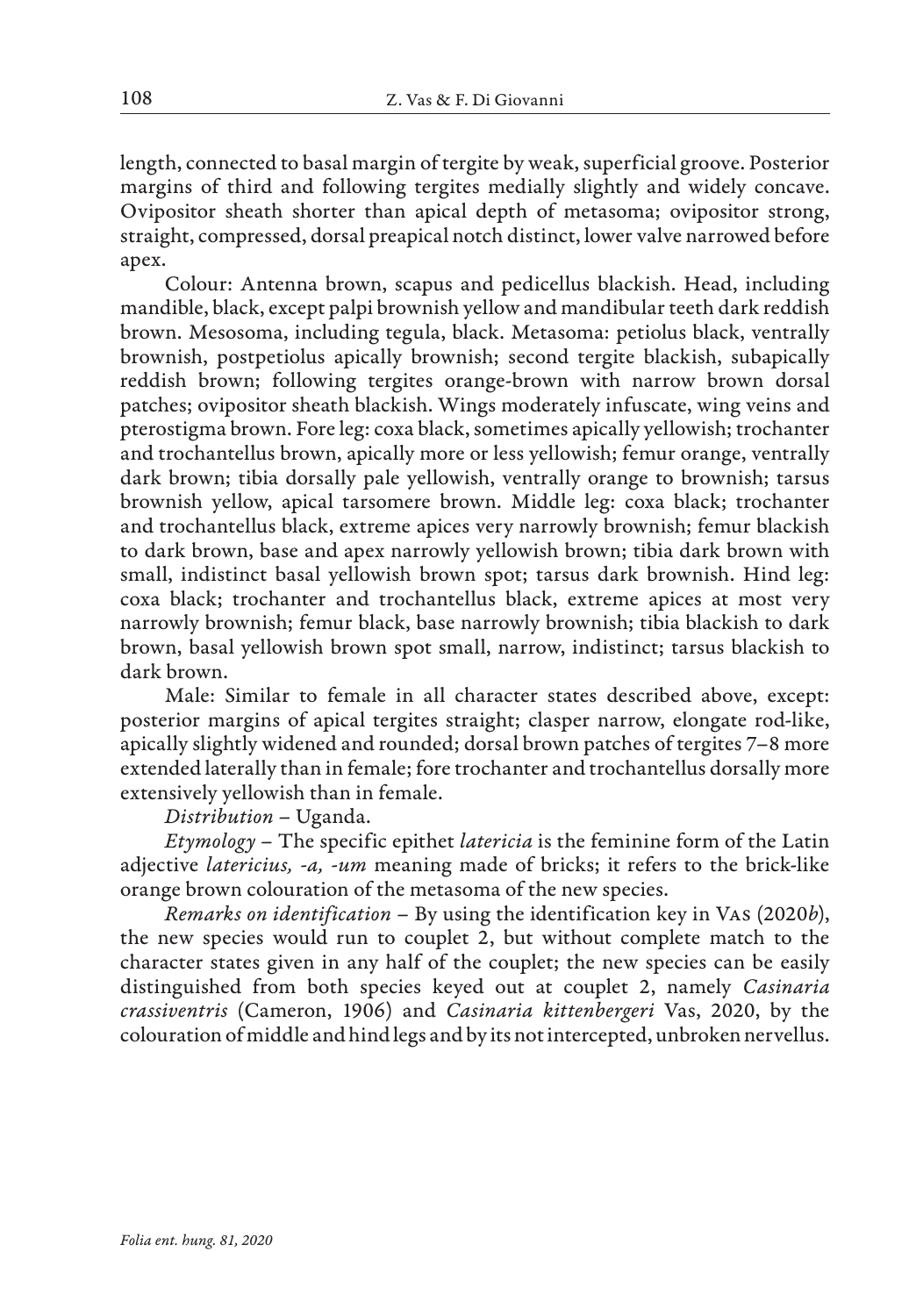

Fig. 1. *Casinaria latericia* Vas, sp. n., holotype. Scale bar = 1 mm (photo by Zoltán Vas)

## *Charops ater* Szépligeti, 1908

*Material* – Burundi: Rwegura, Kibira Nat. Park, 2°53'25.9''S, 29°27'25.4''E, 2226 m, 28–30.I.2011, leg. M. Mei, P. Cerretti & D. Withmore, 1♀, deposited in MZUR.

*Remarks* – First record for Burundi. This species was known from Tanzania and Kenya (Szépligeti 1908, Seyrig 1935, Vas 2020*a*).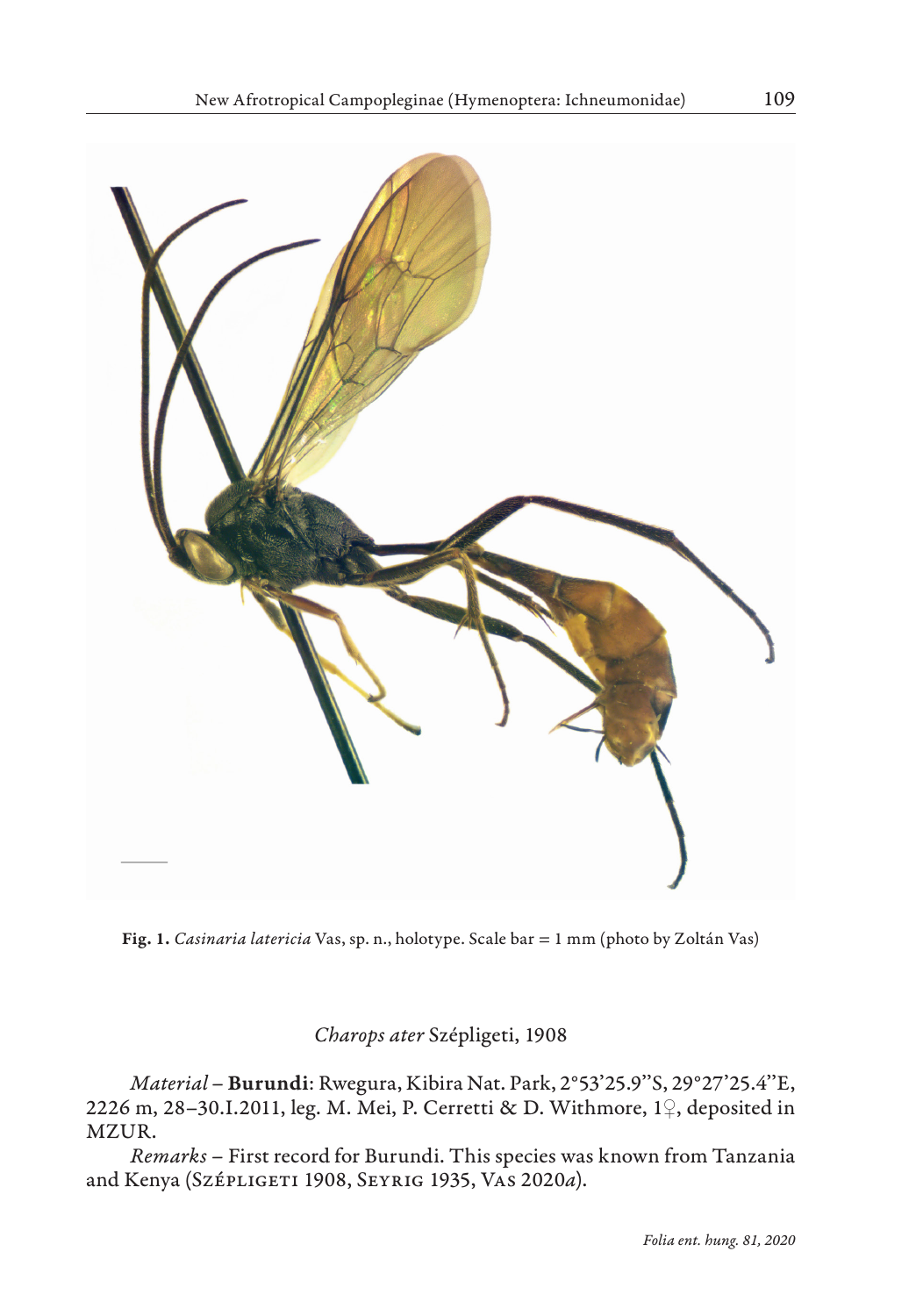### *Charops electrinus* Vas, 2020

*Material* – Central African Republic: Bamingui-Bangoran Pr., 75 km SSW Ndele, 450 m, 8–12.VII.2011, leg. A. Kudrna Jr., 1♀, deposited in HNHM.

*Remarks* – First record for Central African Republic. This species was recently described from Uganda (Vas 2020*a*). As compared to the holotype of the species, this specimen has slightly darker, brownish yellow tegula (tegula of the holotype is pale yellow).

#### *Charops juliannae* Vas, 2020

*Material* – Uganda: Kibale N. P., Kanyawara Bio. Station, 00°33'54.4''N, 30°21'29.8''E, 1509 m, 7.III.–18.VII.2010, leg. S. Katusabe et al., Malaise trap, 11♀, of which 8♀ are deposited in HNHM and 3♀ in coll. FDG; same locality and collectors, 00°33'54.1''N, 30°21'28.1''E, 1504 m, 18–24.VII.2010, 1♀, deposited in HNHM.

*Remarks* – First records for Uganda. This species was recently described from Tanzania (Vas 2020*a*).

## Venturia mortifera Vas, sp. n. (Fig. 2)

*Type material* – Holotype: female, Burundi, Rwegura, Kibira Nat. Park, 2°53'25.9''S, 29°27'25.4''E, 2226 m, 28–30.I.2011, leg. M. Mei, P. Cerretti & D. Whitmore, specimen pinned, tips of both antennae missing. – The holotype is deposited in MZUR.

*Diagnosis* – The new species can be readily distinguished from all known *Venturia* species by its unique habitus, showing the character combination of entirely black colouration, strongly infuscate, brownish wings, weak to obsolescent propodeal carination, long ovipositor sheath (ca 2.4× as long as hind tibia), and large size (body length ca 14 mm).

*Description* – Female (Fig. 2). Body length ca 14 mm, fore wing length ca 9 mm.

Head: First flagellomere long, ca 3.7× as long as its apical width; preapical flagellomeres slightly longer than wide to quadrate. Head transverse, matt, with dense, short, whitish hairs. Ocular-ocellar distance 1.3–1.4× as long as ocellus diameter, posterior ocellar distance 1.4× as long as ocellus diameter. Inner eye orbits weakly indented, about parallel. Gena granulate to weakly rugose with distinct, dense punctures, moderately short, in dorsal view 0.5× as long as eye width, distinctly narrowed behind eye. Occipital carina complete, medially evenly arched, reaching hypostomal carina little before base of mandible; hypostomal carina not elevated. Frons flat, rugose-punctate, without median longitudinal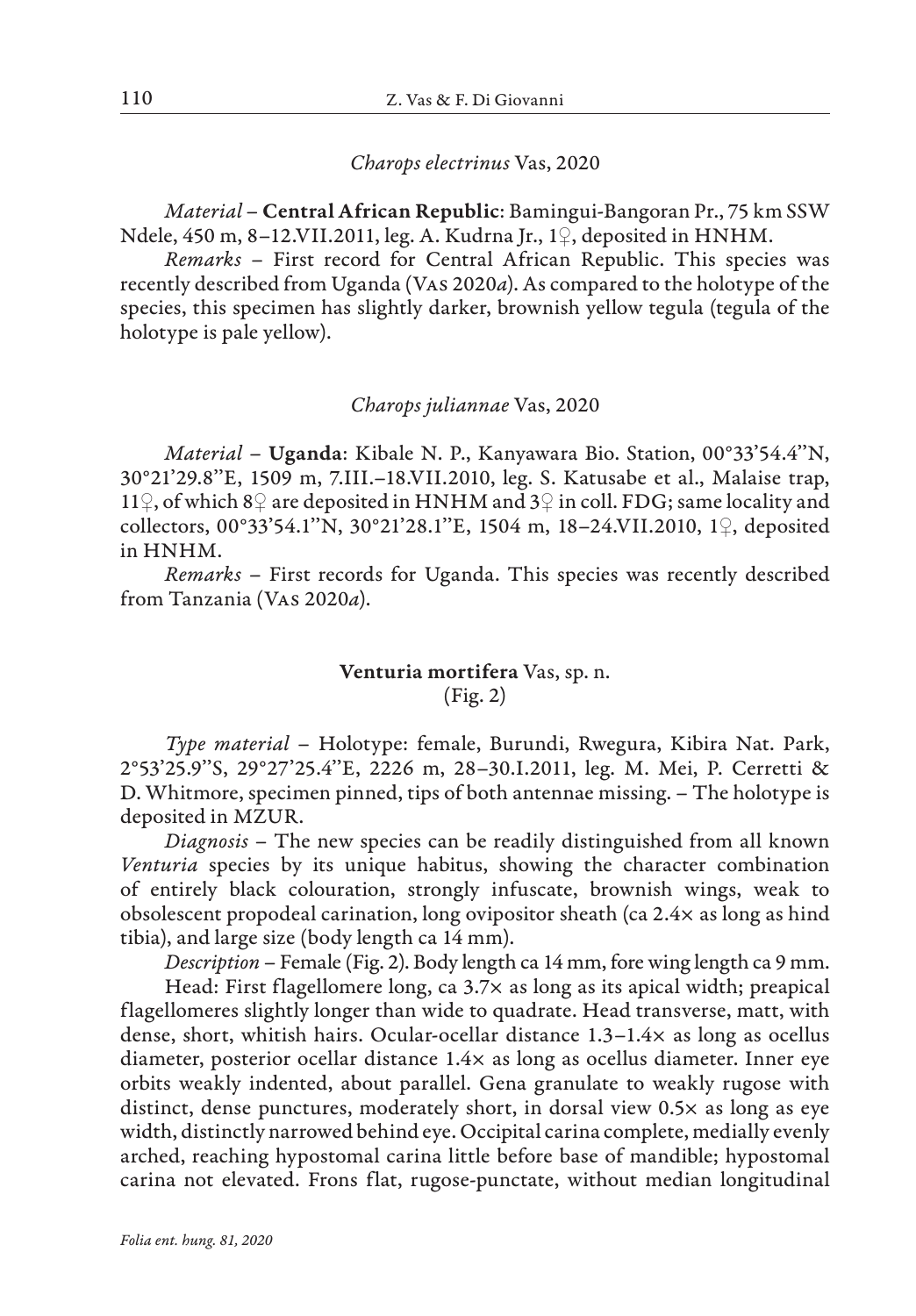carina. Face and clypeus almost flat in profile, rugose-punctate with strong punctures; clypeus relatively wide, its apical margin weakly convex, sharp. Malar space 0.5× as long as basal width of mandible. Mandible relatively long, lower margin with a relatively narrow carina from base toward teeth, carina gradually narrowed toward teeth, mandibular teeth of about equal length.

Mesosoma: Mesosoma with dense, short, whitish hairs, matt, rugosepunctate with dense and distinct to strong punctures, propodeum more strongly rugose and less distinctly punctate than other parts of mesosoma. Pronotum without distinct transverse wrinkles; epomia rather weak. Mesoscutum convex in profile, little longer than wide, notaulus not developed. Scuto-scutellar groove wide, deep. Scutellum convex, lateral carina indistinct. Speculum matt, granulate; mesopleural suture impressed with short, relatively weak transverse costae. Epicnemial carina complete, strong, pleural part bent to anterior margin of mesopleuron reaching it below its middle height, transversal part (i.e. part at level of sternaulus running through epicnemium to ventral edge of pronotum) not developed, ventral part (behind fore coxae) complete, not elevated. Sternaulus indistinct. Posterior transverse carina of mesosternum complete, slightly elevated, medially not excised. Metanotum ca 0.5× as long as scutellum. Metapleuron with juxtacoxal carina indistinct, submetapleural carina complete, strong. Pleural carina of propodeum strong; propodeal spiracle elongate oval, separated from pleural carina by ca 0.7× its length, not connected to pleural carina by a distinct ridge. Propodeum rather long, its apex reaching little beyond middle length of hind coxa, medially flattened, very slightly impressed, area superomedia and area petiolaris with distinct transverse wrinkles and rugosity. Area basalis short trapezoidal, ca 0.6× as long as its basal width; area superomedia hexagonal, long and narrow, ca  $3x$  as long as wide, reaching up to about basal 0.6× length of propodeum, apically opened, confluent with area petiolaris; area petiolaris narrow. Propodeal carinae weak on basal half of propodeum, faint to obsolescent on apical half. Fore wing with relatively large, subsessile areolet, 3*rs-m* present, pigmented, second recurrent vein (2*m-cu*) distal to middle of areolet, little closer to middle of areolet than to its distal apex; distal abscissa of *Rs* straight, its extreme distal part slightly bent toward wing margin; nervulus (*cu-a*) postfurcal, weakly inclivous; postnervulus (abscissa of *Cu*1 between 1*m-cu* and *Cu*1a + *Cu*1b) intercepted little above its middle by *Cu*1a; lower external angle of second discal cell acute. Hind wing with nervellus (*cu-a* + abscissa of *Cu*1 between *M* and *cu-a*) broken, intercepted by discoidella (distal abscissa of *Cu*1) at about posterior third of its length, inclivous above discoidella, reclivous below discoidella; discoidella spectral, proximally connected to nervellus. Coxae granulate with dense punctures. Hind femur long and slender, ca 6× as long as high. Inner spur of hind tibia ca  $0.45 \times$  as long as first tarsomere of hind tarsus. Tarsal claws slightly longer than arolium, basal half with strong pecten.

Metasoma: Metasoma with short, whitish and greyish hairs, compressed, petiolus smooth, metasoma from postpetiolus granulate to shagreened. First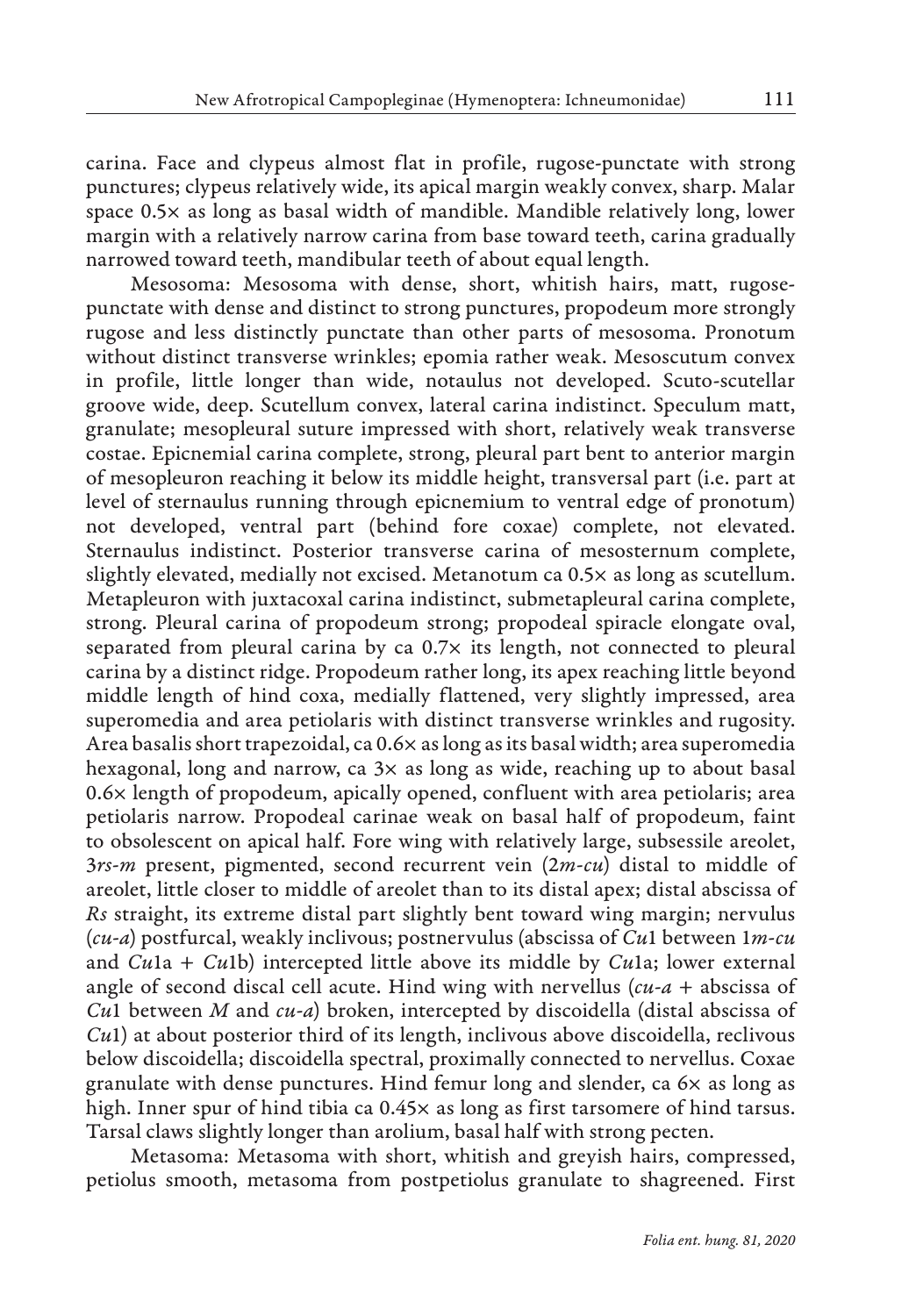tergite ca  $6\times$  as long as width of its apical margin, ca  $1.1\times$  as long as second tergite, ca 0.9× as long as hind femur; dorsomedian carina of first tergite missing; glymma not developed; postpetiolus moderately bulging. Suture separating first tergite from first sternite situated at about mid-height at basal third of first metasomal segment. Second tergite long and slender, ca 2.4× as long as its apical width; thyridium small, oval, its distance from basal margin of tergite ca 4× as long as its length, connected to basal margin of tergite by a weak, rather shallow groove. Posterior margins of apical tergites medially distinctly excised. Ovipositor sheath long, 2.4× as long as hind tibia; ovipositor compressed, shaft slightly, tip rather strongly upcurved, dorsal preapical notch weak.

Colour: Black. Wings strongly infuscate, brownish, wing veins and pterostigma blackish.

Male: Unknown.

*Distribution* – Burundi.

*Etymology* – The specific epithet *mortifera* is the feminine form of the Latin adjective *mortifer, -a, -um* meaning deadly, death-bringing; it refers to formidable, dark and fierce habitus of the new species.



Fig. 2. *Venturia mortifera* Vas, sp. n., holotype. Scale bar = 1 mm (photo by Zoltán Vas)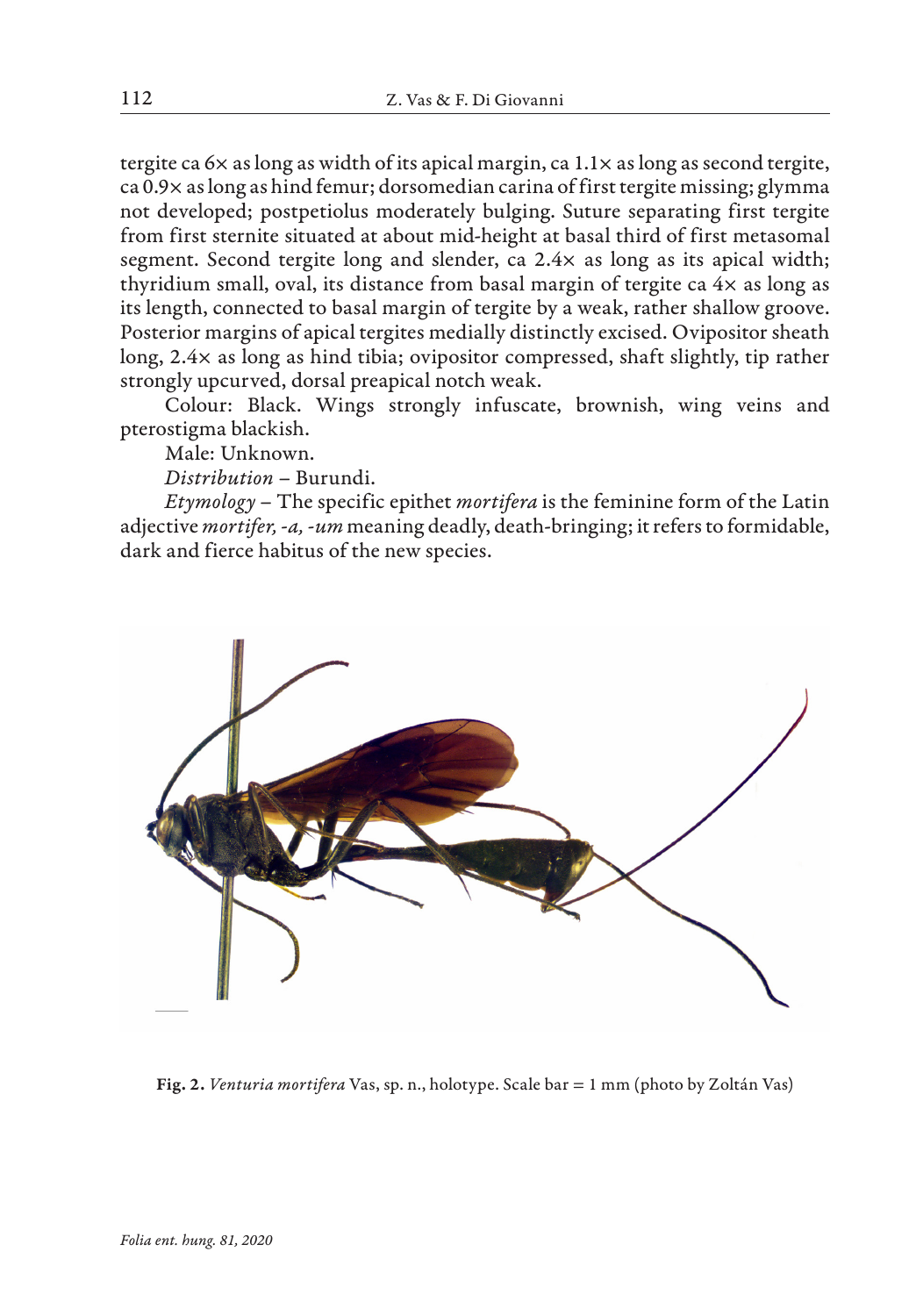\*

*Acknowledgements* – Thanks are due to Ottó Merkl (HNHM) for his valuable comments on the manuscript, and to Viktória Szőke (HNHM) for post-image work. The first author was supported by the Hungarian Government, Ministry of Human Capacities (Emberi Erőforrások Minisztériuma) in the frame of the NTP-NFTÖ-19-B-0007 scholarship (Nemzet Fiatal Tehetségeiért Ösztöndíj). The second author is deeply grateful to Villu Soon (University of Tartu, Estonia, TUZ), and Pierfilippo Cerretti and Maurizio Mei (MZUR) for providing material.

### REFERENCES

- Cameron P. 1905: On some new genera and species of Hymenoptera from Cape Colony and Transvaal. – *Transactions of the South African Philosophical Society* 15: 195–257. https://doi.org/10.1080/21560382.1904.9626440
- Cameron P. 1906: Descriptions of new species of parasitic Hymenoptera chiefly in the collection of the South African Museum, Cape Town. – *Annals of the South African Museum* 5: 17–186.
- Cameron P. 1912: On the Hymenoptera from Belgian Congo in the Congo Museum, Tervueren. *Annales de la Société Entomologique de Belgique* 56: 357–401.
- Enderlein G. 1914: Hymenoptera IV: Ichneumonidae. In: Michaelsen W. (ed.): *Beiträge zur Kenntnis der Land-und Süsswasserfauna Deutsch-Südwestafrikas. Band 1*. Hamburg, pp. 211–233.
- Gauld I. D. 1991: The Ichneumonidae of Costa Rica, 1. Introduction, keys to subfamilies, and keys to the species of the lower Pimpliform subfamilies Rhyssinae, Poemeniinae, Acaenitinae and Cylloceriinae. – *Memoirs of the American Entomological Institute* 47: 1–589.
- Gauld I. D., Wahl D., Bradshaw K. Hanson P. & Ward S. 1997: The Ichneumonidae of Costa Rica, 2. Introduction and keys to species of the smaller subfamilies, Anomaloninae, Ctenopelmatinae, Diplazontinae, Lycorininae, Phrudinae, Tryphoninae (excluding *Netelia*) and Xoridinae, with an appendix on the Rhyssinae. – *Memoirs of the American Entomological Institute* 57: 1–485.
- Magretti P. 1884: Roccolte imenotterologiche nell'Africa orientale. *Bollettino della Societa Entomologica Italiana* 15: 241–253.
- Morley C. 1926: On some South African Ichneumonidae in the collection of the South African Museum. – *Annals of the South African Museum* 23: 435–481.
- POLASZEK A., FITTON M. G., BIANCHI G. & HUDDLESTON T. 1994: The parasitoids of the African white rice borer, Maliarpha separatella Ragonot (Lepidoptera: Pyralidae). – *Bulletin of Entomological Research* 84: 65–89. https://doi.org/10.1017/S0007485300032247
- Roman A. 1910: Notizen zur Schlupfwespensammlung des schwedischen Reichsmuseums. *Entomologisk Tidskrift* 31: 109–196. https://doi.org/10.5962/bhl.part.13757
- Seyrig A. 1935: Mission scientifique de l'Omo. Tome III. Fascicule 18. Hymenoptera, II. Ichneumonidae: Cryptinae, Pimplinae, Tryphoninae et Ophioninae. – *Mémoires du Muséum National d'Histoire Naturelle* 4: 1–100.